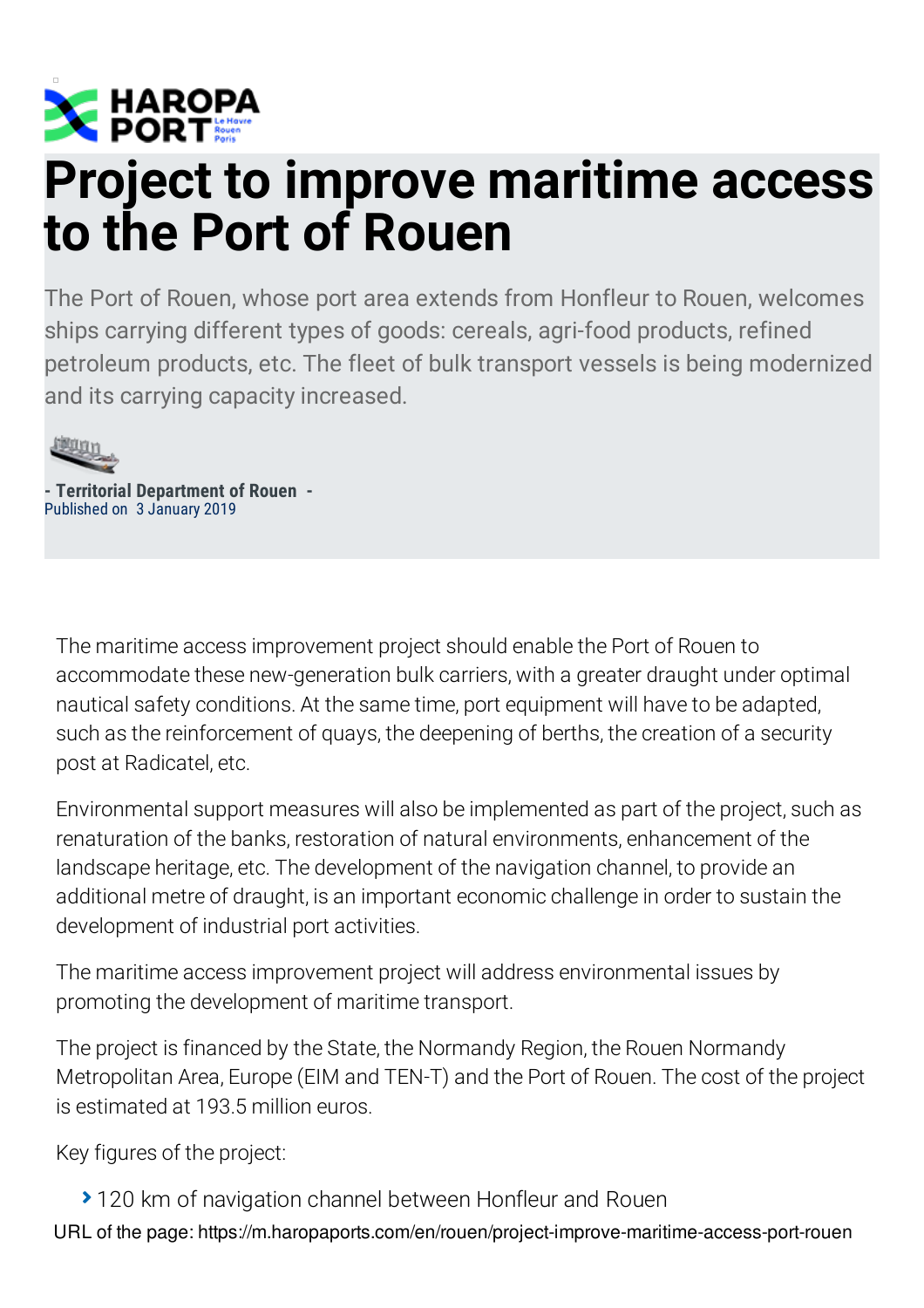▶ 1 m additional draught, during ascent and descent

 $\Box$ 

 $\blacktriangleright$  7 Mm<sup>3</sup> of dredged sediments including 3.5 Mm<sup>3</sup> of recovered sediments





URL of the page: [https://m.haropaports.c](https://m.haropaports.com/en/rouen/management-and-recovery-dredging-sediments)om/en/ro[uen/project-improve-maritime-access-po](https://m.haropaports.com/en/rouen/environmental-measures)rt-rouen